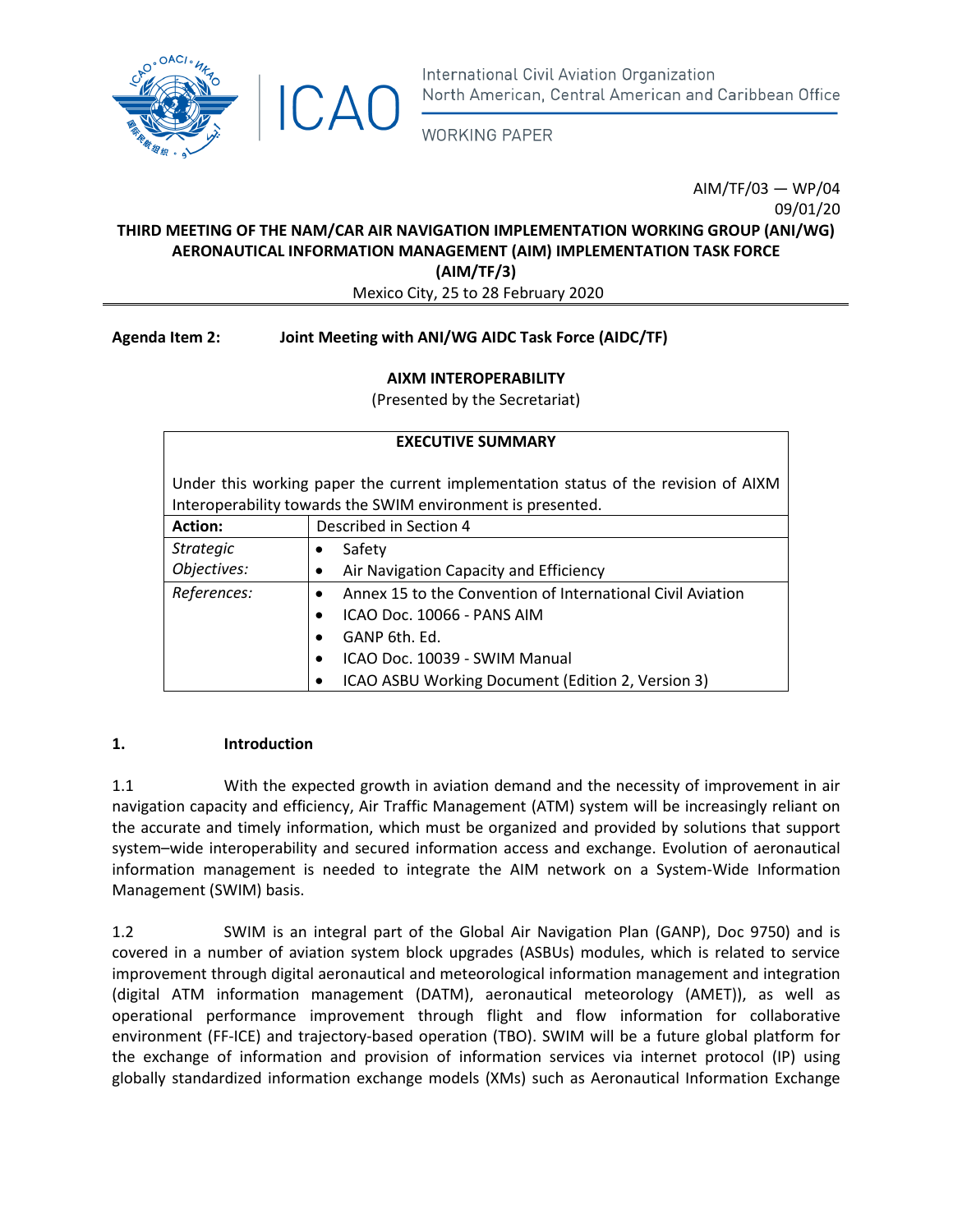Model (IWXXM), etc.

## **2. Discussion**

2.1 There are currently three information exchange models used on SWIM: AIXM; FIXM; and IWXXM. FIXM and AIXM are managed and developed by each exchange models Change Control Board (CCB), whereas IWXXM is managed and developed by an ICAO expert group in coordination with the World Meteorological Organization (WMO). Latest versions of each exchange model are AIXM v5.1.1, FIXM v4.1.0 and IWXXM v2.1.1. The estimated roadmap of each exchange model is shown in the below figure.

| <b>AIXM</b>  | 2005<br><b>AIXM v4.5</b><br>О  | 2006<br><b>6 AIXM v5.0</b>             | 2010<br><b>AIXM v5.1</b><br>$\bullet$  | 2016<br><b>@ AIXM v5.1.1</b>             | 2019 (Planned)<br><b>AIXM v5.2</b><br>0   |
|--------------|--------------------------------|----------------------------------------|----------------------------------------|------------------------------------------|-------------------------------------------|
| <b>FIXM</b>  | 2012<br><b>FIXM v 1.0</b><br>ၜ | 2014<br><b>FIXM v 3.0</b><br><u>(ဝ</u> | 2017<br><b>FIXM v 4.1</b><br>$\bullet$ | 2019 (Planned)<br><b>FIXM v 4.2</b><br>0 | <b>TBD</b><br><b>FIXM v 5.0</b><br>ၜ      |
| <b>IWXXM</b> | 2013<br>IWXXM v1.0<br>◉        | 2016<br><b>IWXXM v2.0</b><br>$\bullet$ | 2017<br><b>@ IWXXM v2.1</b>            | 2018<br><b>O IWXXM v2.1.1</b>            | 2018 (Planned)<br>IWXXM v3.0<br><u>(ဝ</u> |

2.2 The operational concept associated to SWIM and its information services are still under development in the CAR Region, in addition the complete exchange and provision of electronic information is not ensured at the moment when a producer and a consumer use different exchange model versions in particular by the States Air Navigation Service Providers (ANSPs). As such, a review on the compatibility between different versions is required.

2.3 A compatibility analysis between different versions of exchange model, found that the complete transfer of information failed to be ensured due to particular data loss caused by addition/deletion of data elements and introduction of new capabilities during exchange models updates.

> • AIXM v5.0, in comparison with the previous version, included full Aeronautical Information Publication (AIP) contents and encoding of Notice to Airmen (NOTAM). AIXM v5.0 was not fully compatible with the previous version because of schematic change from custom scheme to Geography Mark-up Language (GML) - compliant scheme. AIXM v5.1, which was released in 2010, included coding specification for X-NOTAM, and the advanced AIXM v5.1.1 was released in 2016. In result, forward/backward data mapping compatibility is ensured between AIXM v5.1 and v5.1.1.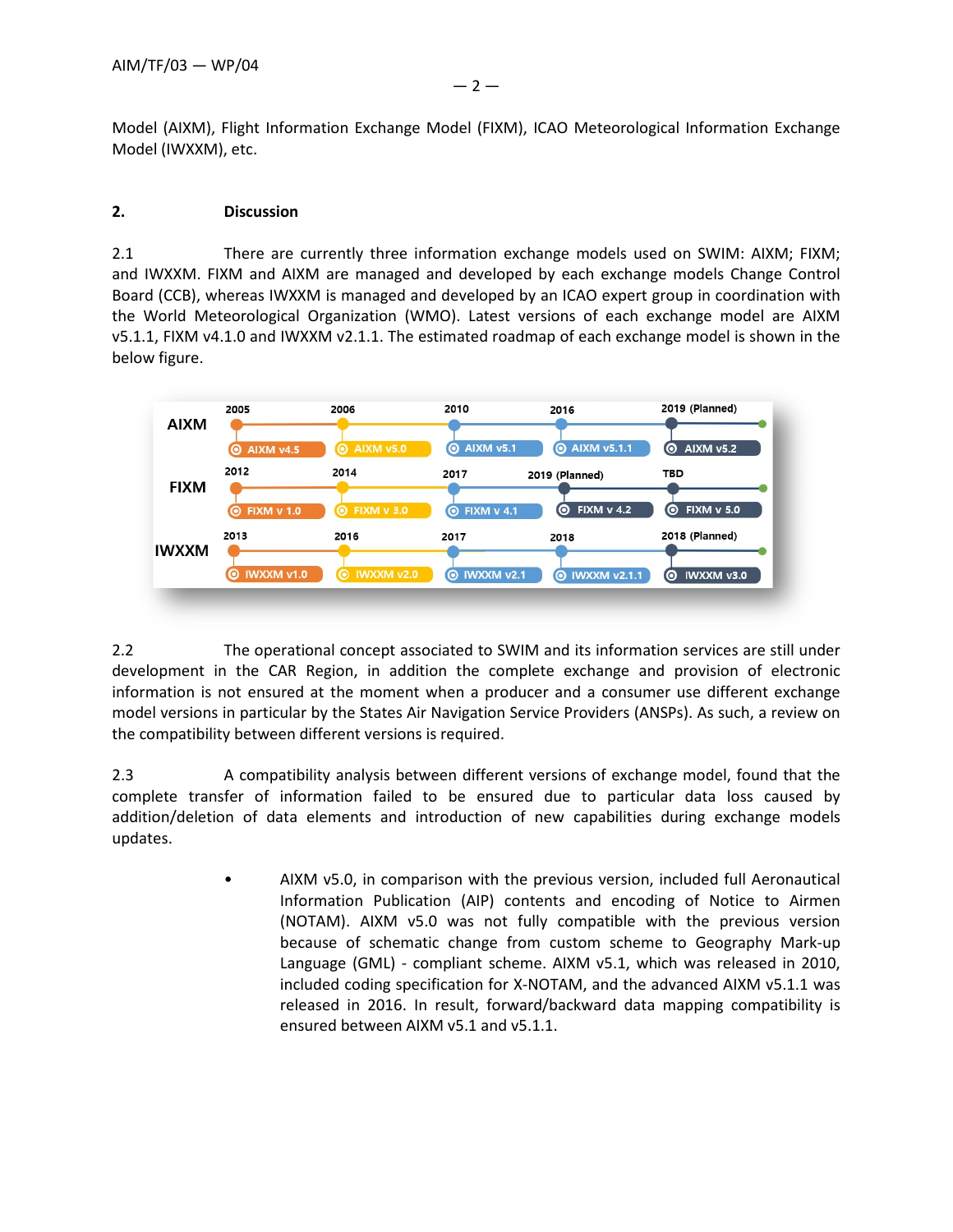2.4 It will be necessary that the AIM TF agrees the compatibility to be defined as data mapping compatibility without any data loss, and to be classified into forward and backward compatibility. Proposed common version method for cross-exchange models was based on semantic version 2.0 and its three types of version updates are as follows:

- a) A Major update: includes major changes such as adaptation of new scheme, removal or addition of capabilities or elements. Forward/backward compatibility is not guaranteed;
- b) A Minor update: includes new capabilities or elements. Forward/backward compatibility is guaranteed for non-deprecated elements or deprecated elements with replacement; and
- c) A Patch update: uses for bug fix. Forward/backward compatibility is guaranteed.

2.5 When SWIM is implemented without any compatibility between different versions of exchange models, an additional implementation of a converter would be required to exchange information, and this will result in a complexity of management, additional costs and a validation of conversion. In cases where such introduction of a converter is unavoidable for specific circumstantial reasons, a mapping guidance against the major changes or update should be developed (by ICAO) for the effective implementation of the converter.

2.6 A very important issue is the training of AIM technical personnel in the use the formats, as well as the information to be exchanged. An initial, as well as recurrent, training should be considered, in order to strengthen the knowledge regarding the use of the data exchange model (AIXM).

# **3. Conclusion**

3.1 In view of the above mentioned, the States should be aware that AIXM implementation is a very important step to achieve information and data systems interoperability.

3.2 In addition, it is considered important to make an initial AIXM interoperability test tentatively in August 2020, among the NACC States which confirm to be ready for the test. The Meeting should consider the possibility to develop other exchange tests among those States which that have specifically have implemented the AIXM 5.1. It is also important to coordinate (ICAO and ANSPs) with CNS specialists for a test programme scheduling properly by each one of them.

3.3 It is also undoubted that professional personnel to assist the AIM in the use of these formats is required, as well as to train the operators to ensure the information to be exchanged is included.

3.4 The Meeting shall agree with the AIM/TF Rapporteur on the proposal dates in which the exchange test should be made and the coordination with CNS. For this purpose, the NAM and CAR States that are ready to make the tests and the data to be exchanged should be taken into account.

- Canada
- Cuba (under development)